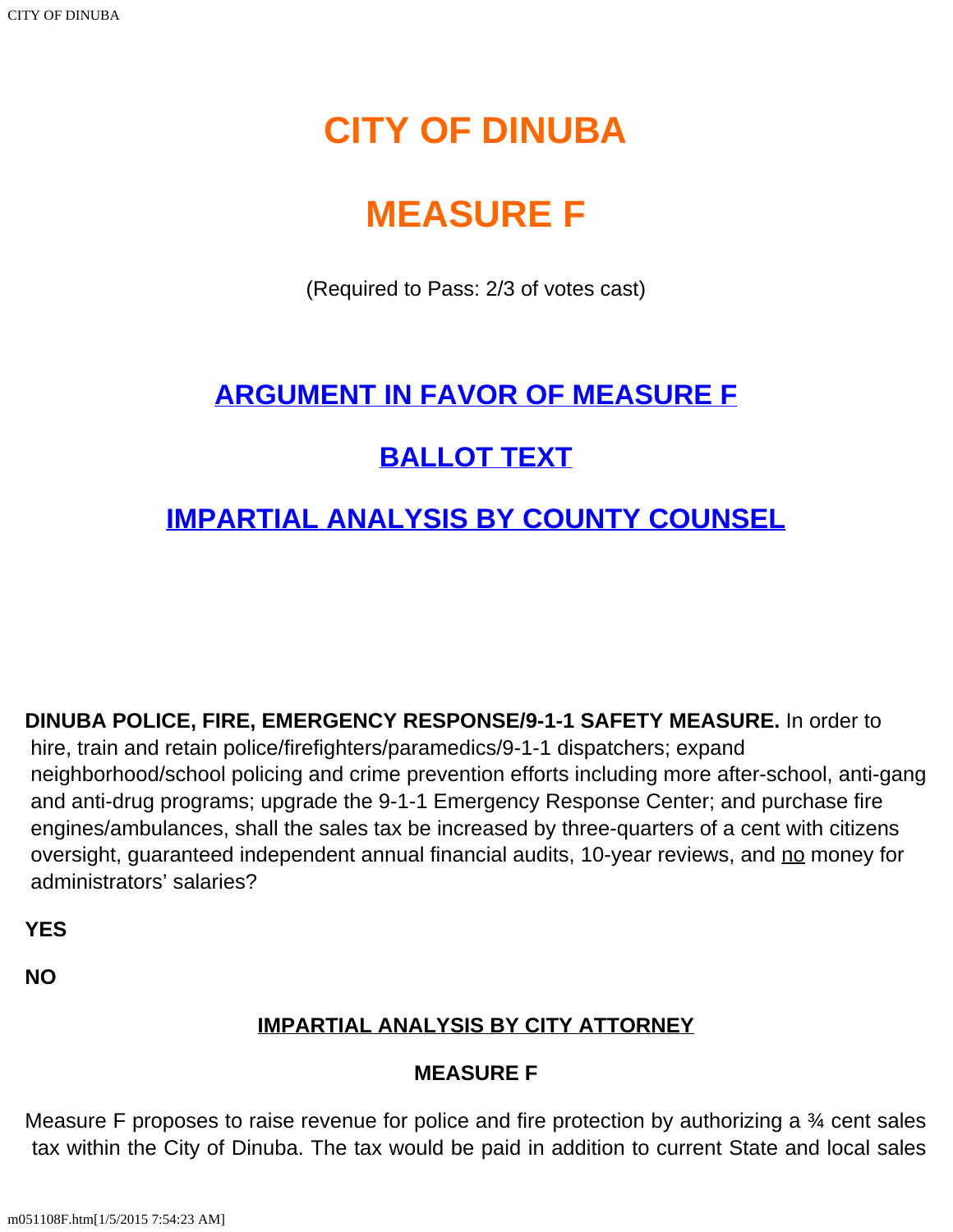taxes and would be collected at the same time and in the same manner as the existing sales taxes.

California Revenue and Taxation Code Section 7285.91 authorizes the City Council to levy a transactions and use tax (i.e. a "sales") tax for a special purpose (i.e., fire and police protection) at certain rates, including a 0.75 percent (i.e., a ¾ cent) rate if all of the following requirements are met: (a) The ordinance proposing that tax is approved by a two-thirds vote of all members of the governing body and is subsequently approved by a two-thirds vote of the qualified voters of the city voting in an election on the issue. (b) The transactions and use tax conforms to the Transactions and Use Tax Law Part 1.6 (commencing with Section 7251). (c) The ordinance includes an expenditure plan describing the specific projects for which the revenues from the tax may be expended.

Measure F states that the  $\frac{3}{4}$  cent sales tax would be used for "to hire, train and retain police/firefighters/paramedics/9-1-1 dispatchers; expand neighborhood/school policing and crime prevention efforts including more after-school, anti-gang and anti-drug programs; upgrade the 9-1-1 Emergency Response Center; and purchase fire engines/ambulances." The City is legally bound to use the funds for police and fire protection and there is a proposed ten-year Expenditure Plan.

The Measure provides for a citizens oversight committee, independent annual audits and a tenyear review of the use of the funds.

Dated: 8/11/05

s/ Daniel T. McCloskey

City Attorney

City of Dinuba

#### **ARGUMENT IN FAVOR OF MEASURE F**

<span id="page-1-0"></span>For Dinuba's safety, vote YES on F. Consider the facts:

Our population has grown by nearly a third, and Dinuba's area has increased 28% in the last ten years. At the same time, the crime rate has increased while the number of police officers has stayed the same.

Frequently, only two police officers are on duty and able to respond to your emergency calls. 9-1-1 fire and emergency medical calls have increased almost 50% in five years.